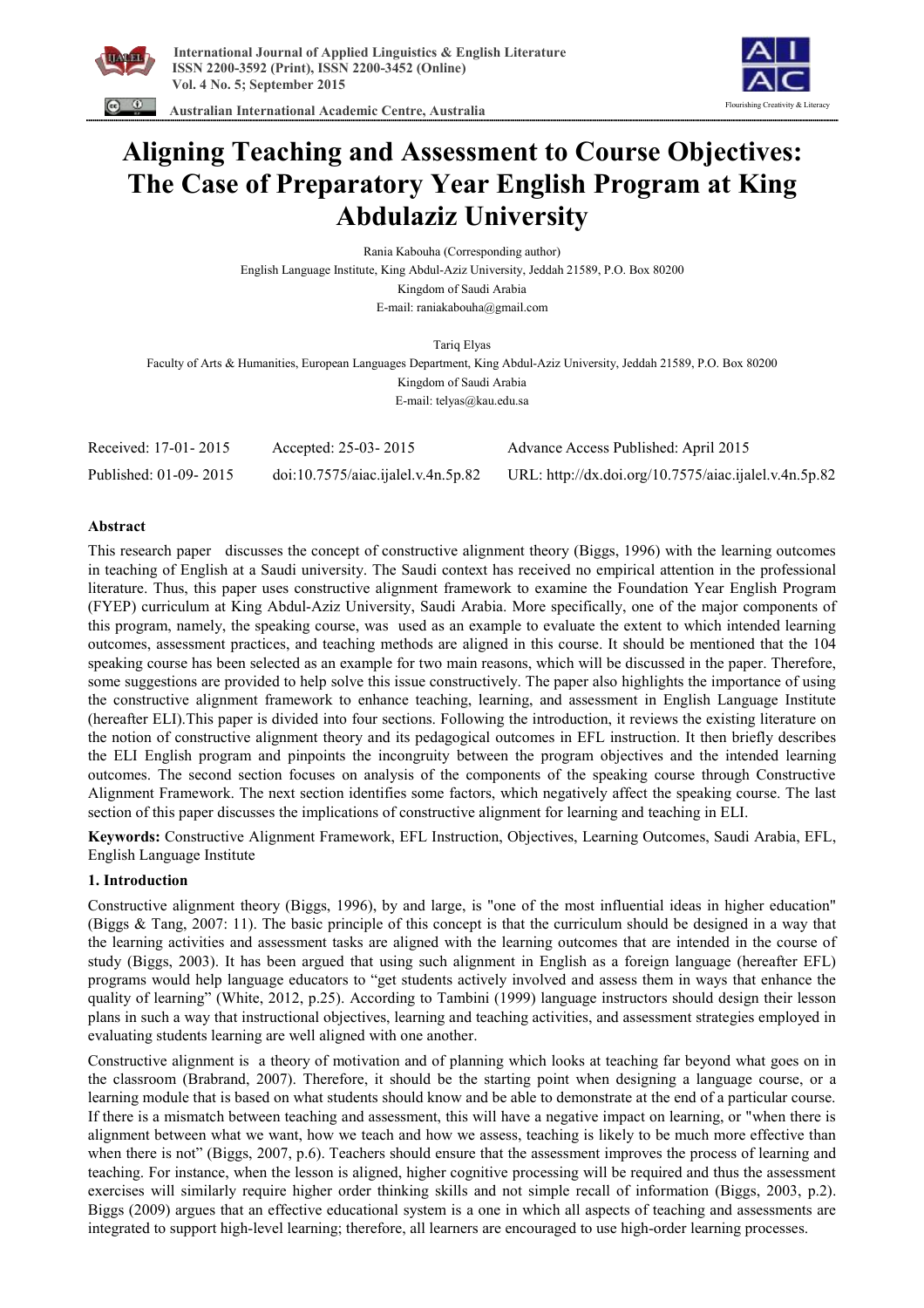Much has been said about the effectiveness of using constructive alignment in various domains. Nevertheless, studies on using constructive alignment to evaluate EFL programs are scarce. That is to say, there are few studies that have, specifically, attempted to use constructive alignment framework in order to evaluate whether there is an alignment between what is being taught, learned, and assessed in a language program (e.g., Tambini, 1999; White, 2012; Chua, 2013). Worst still, the Saudi context has received no empirical attention in the professional literature.

#### **2. Literature review**

Learning takes place in a complex environment; there are many factors interacting within this system such as students` characteristics, teaching methods, curriculum, the learning objectives, and the institutional setting (Shuell, 1986). If there is an imbalance in the system, it will be resolved, and for many students this will often result in a surface approach to learning. If teachers want students to focus on understanding meaning, on developing high level cognitive skills like analysis and synthesis, then the learning activities that teachers design and assessment tasks have to be consistent with those objectives (Shuell, 1986).

In an effective education system, all elements work to foster the goal of meaningful learning.. When there is consistency between what educators want students to learn, how they teach, and how they assess students' academic performance, teaching will be much more productive than when there is the lack of alignment (Shuell, 1986). Professor John Biggs (1996) proposed the concept of "constructive alignment" to describe this consistency. Biggs suggests that conventional teaching methods such as the lecture, tutorial and private individual study do not offer much support for the development of the skills required for higher-level learning processes. Postmodern students cannot only be taught the facts of science. Nevertheless, learners have to reflect on their own cognitive, attitudes, emotions, experiences, and knowledge. Thus, education is about conceptual construction (Dames, 2012).

Biggs` notion of constructive alignment provides a useful framework for constructing learning by aligning teaching, if students are to achieve desired outcomes such as developing functioning knowledge or professionally relevant understanding (Biggs, 2003). The approach facilitates active students' engagement in authentic learning activities that are designed to achieve desired learning outcomes and assessment in terms of what students can do, rather than the declarative knowledge or knowing about information, they can recite or write (Biggs, 2003). In EFL classrooms, students can benefit from this kind of activities. They need to be actively involved in building up their knowledge of the target language through the use of authentic interactional tasks in a meaningful conversational environment. Correspondingly, thissituation can motivate students to take more control over their own learning, thus fostering a move toward greater learners` autonomy.

Figure one illustrates the underlying principles of constructive alignment, adapted from Biggs (2003). The constructive component suggests that students construct meaning through relevant and authentic learning activities. It implies that it is the responsibility of the teacher to act as the catalyst that facilitates the learning of the students through creating learning activities and assessment that are aligned with the learning outcomes, in such a way that students can construct meaning in a given learning event. That is, it is what the student does that is important in determining what students learn than what the educator does (Biggs, 2003). The alignment component refers to what the educator does. That is, the educator creates a leaning environment that includes learning activities and assessment that can help the studentsto achieve the desired learning outcomes.



Figure 1. Aligning learning outcomes, activities and assessment

Therefore, constructive alignment is a teaching system aimed at supporting learning, where the emphasis is on process rather than content (Harden, 2002). Biggs (2009) contends that many educators focus on theoretical, declarative knowledge, which results in a surface approach to learning. Consequently, learners concentrate on passing the course without any underlying comprehension of the subject matter. Alternatively, Biggs (2009) highlights the importance of functioning knowledge, which extends the declarative knowledge into a specific context and can include integration of several domains of cognition. The goal is to establish meaningful linkages with learner experience and in promoting connections among knowledge, skills, and experience (Clark, 2011).

Dames (2012) emphasized another important aspect of the theory, he believes that constructive alignment cannot be achieved or maintained in an institutional system that does not allow frequent modification of module descriptions. This highlights the fact that learning is a lifelong process. Therefore, students need to become lifelong learners who are empowered to access information and continually construct their knowledge throughout their lifetime.

Constructive alignment also represents merging of constructivism and instructional design (Lawrence & Snyder, 2009). Constructivism is based on the belief that learners are at the center of the learning situation, and they are constructors of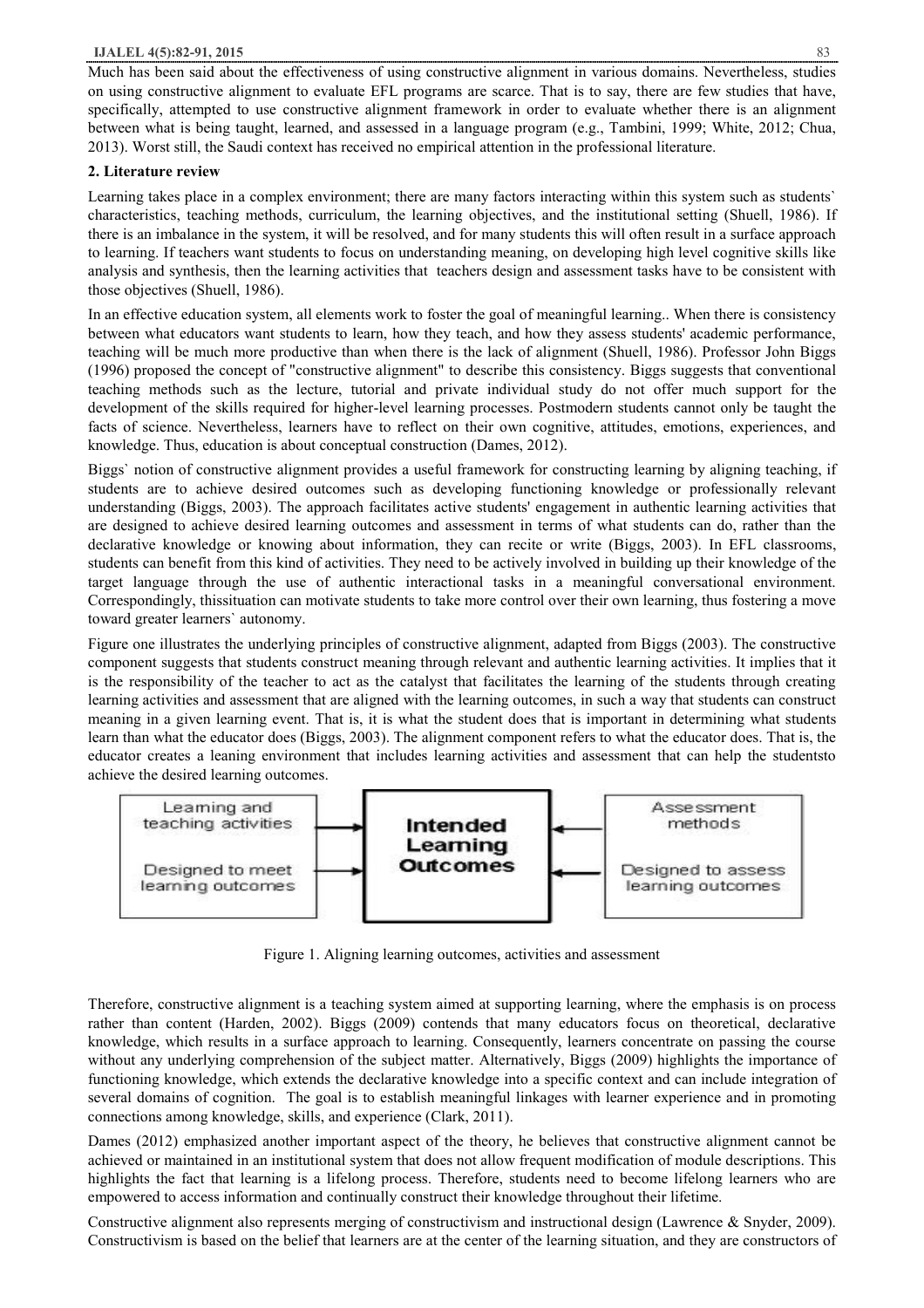their own learning. Constructivism is the dominant theory of the last decade and supports construction of knowledge by the individuals. "Constructivist instructional design aims to provide generative mental construction "tool kits" embedded in relevant learning environments that facilitate knowledge construction by learners" (Karagiorgi & Symeou, 2005). The construction of this knowledge is based not only on the types of teaching and learning activities; but on what a student brings to the learning environment, such as prior knowledge, experience, attitudes, and on assumptions (Biggs, 2003). Constructivism provides a framework for thinking about how people learn and how teachers can meet the challenge of finding ways to design instruction that puts constructivist principles into practice (Lawrence & Snyder, 2009).

In addition, the notion of deep learning strongly resonates with the constructive alignment theory (Biggs, 2009). Teaching that induces surface learning does not produce effective learning as it is based on memorizing and regurgitation, and that teaching needs to encourage deep learning; constructive alignment can help in implementing the concept of deep learning. Deep learning also involves the critical analysis of new ideas, linking them to already known concepts and principles, "it leads to understanding and long term retention of concepts, so that they can be used for problem solving in unfamiliar concepts" (Lawrence & Snyder, 2009,p.27).

Tambini`s (1999) study discussed the application of constructive alignment principles within the context of a lesson plan in an ESL classroom. The class for which this lesson plan was developed was a part of an Intensive English Language Program at Centenary College in New Jersey, USA. He claimed that the alignment of performance standards, instructional objectives, and assessment strategies is necessary to achieve an accurate evaluation of students' academic performance. He found that this alignment was possible within the context of a single lesson plan, he said " It has been successfully achieved: students are given the opportunity to learn, the teacher is provided effective means to gauge that learning, and communication between students and teacher is encouraged and supported" (Tambini, 1999,p.3).

According to Dames (2012), curriculum themes should be defined in terms of outcome statements in addressing both the teaching and the learning activities (TLAs) and assessment tasks (ATs). He maintained that most of universities` courses foster inappropriate learning activities (LAs)which are unaligned and lead to a surface approach in learning. Constructive alignment is designed to foster practical knowledge and deep learning instead (Dames, 2012). Constructive aligned teaching systematizes the planning and activities of teaching activities. It results in open - ended assessment tasks, which allow for unintended, but desirable outcomes (Biggs & Tang, 2009).

Chua (2013) examined the effectiveness of constructive alignment and experiential learning in her study of the English language program for foundation year students at Jubail University College (JUC), Female Branch, in the Kingdom of Saudi Arabia (hereafter KSA). She concluded that, "students developed critical thinking, problem-solving, active and reflective use of knowledge. Aligning to curriculum, instruction, and assessments can possibly be done" (Chua, 2013, p.244). Chua (2013) indicated that there are many ways of improving language-teaching methods, strategies, instructional materials when educators are ready to embrace a constructively aligned teaching and learning.

On that account, this concept should be considered as an essential tool for examining the coherence between instructional strategies, learning activities, and assessment procedures with the intended learning outcomes in an existing language program. Accordingly, this harmony will ensure an internally consistent structure that can facilitate the vision of high quality language teaching and learning (Chua, 2013).

The next section of this paper focuses on a brief description of the Foundation Year English language program at KAU to examine the program in consideration of constructive alignment principles.

#### *2.1 Description of the language program in ELI*

Over the past four years, the ELI has witnessed different shifts and transformations with the aim of withdrawing from traditional teacher-centered approaches, towards more humanistic, socio-cultural, and leaner-centered approaches in language learning and teaching. The language program **in ELI "provides general English language courses to over 12,000 male and female full-time KAU Foundation Year students annually"(the English Language Institute, King Abdul-Aziz University [ELI-KAU], 2013).**The ELI has developed it's so - called mission statement, which implies the general aim of the program that is **to provide intensive instruction of English as a foreign language, to preparatory year students in order to improve their English language skills and facilitate their academic progress.** The program curriculum is comprised of four core language courses, designed to improve students' English language skills, so they can cope with the demands of higher education. In addition, the program provides training in the four-macro skills of English language instruction: reading, writing, listening, and speaking. There is a set of objectives, which the ELI is striving to achieve. One of the major objectives of the program, as stated in the ELI official website, is "to **help students of the Foundation Year to achieve an Intermediate Level of proficiency in the use of the English language, equivalent to the Common European Framework Reference of B1 Threshold Level (CEFR B1)"(ELI -KAU, 2013).**Another important objective is building students' confidence by providing them with opportunity to interact in the classrooms, and making their language learning experience enjoyable, purposeful and meaningful.

At the beginning of each module, faculty members are provided with detailed curriculum syllabi with expected learning outcomes for courses they are assigned to teach at the ELI. **Moreover, teachers are given a detailed Pacing Guide for each course containing day-to-day lesson planning guides. This details exactly how many textbook units and language items are to be presented and practiced during a specified time-frame (seven weeks).**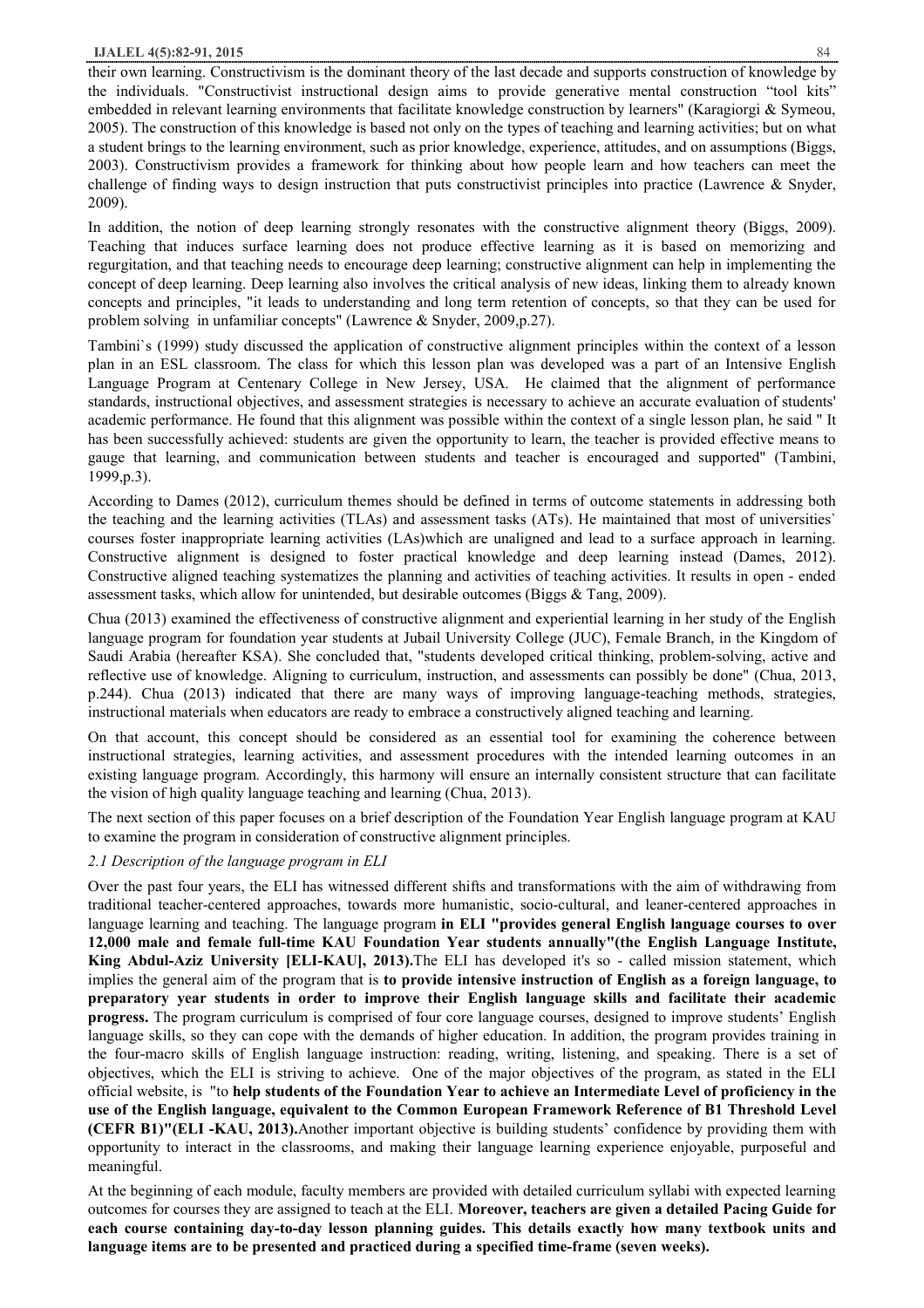#### **IJALEL 4(5):82-91, 2015** 85

In theory, the students are educated according to their abilities and their scientific and academic interests, or as the director of the ELI stated "The core curriculum of the English language intensive course prepares students for a number of professional majors and helps them to play a successful role in society". However, in reality, there is a tremendous pressure on the students who have to pass the prescribed assessments and examinations within a limited period of time. Unfortunately, students are neither able to engage in an oral communication with English speakers nor able to write coherent and cohesive essays. Moreover, the great majority of students are able to produce only a few memorized correct English sentences, and they generally have no opportunity to practice English outside the classroom. Undoubtedly, there is a clear incongruity between the course objectives and the learning outcomes. Thus, from a constructivist perspective, the program fails to give clear and consistent signals about what it is important to learn and how it should be understood (Nightingale, Carew, &Fung, 2007). This paper analyzes the main components of the 104speaking course in ELI in view of the notion of constructive alignment.

#### *2.2 Analysis of ELI 104 speaking course in light of Constructive Alignment Framework*

Effective teaching is designed to provide students with increased choice, personalization and assessment activities that are carefully designed to be consistent with desired learning outcomes, and which coherently connect learning theory, the curriculum, classroom activities and assessment (Clark, 2011). This is highly compatible with the concept of constructive alignment and its key concepts. According to Biggs (2003), Constructive Alignment has two aspects: the constructive aspect and the alignment aspect. The constructive aspect relates to what the learner does in order to construct meaning through appropriate, purposeful, relevant, authentic and meaningful learning activities. The teacher's role is reduced to being the catalyst, a facilitator for the learning of the student through creating learning activities and assessment tasks that are aligned with the learning outcomes, in such a way that students can construct meaning in a given learning event.

However, the alignment aspect refers to what the teacher does, structuring a learning environment that supports the learning activities and opportunities appropriate with achieving the desired learning outcomes. The teacher also needs to promote higher order thinking skills and understand what the students think of learning and how they approachthe learning process.After this stage, the teacher needs to design assessment methods that suit the students' conceptions and approaches to learning. This means that the system is consistent and all aspects of the system are in accord in supporting appropriate student learning (Biggs, 2003).

Nevertheless, the process is by far more complex. Biggs (2003) believes that constructive alignment is actually extremely difficult to achieve, teachers should constantly reflect on the course design and delivery; he even goes further to claim that constructive alignment cannot be accomplished or maintained in an educational system that does not allow for frequent adaptations of module descriptions. Sometimes, in the delivery of a module, assessment outcomes, or our work with students, reveal learning outcomes we had not anticipated, but that we recognize as valuable. These emergent learning outcomes need to be identified and incorporated into the intended learning outcomes (Biggs, 2007). Therefore, instructors should regularly seek compatibility between teaching and learning activities, curriculum objectives and assessment procedures. The alignment of these three key areas can be achieved following the 3P model described by Biggs (2009): presage, process and product.

In ELI, all three stages are incomplete, hence the failure to achieve the desired learning outcomes. Presage is the first stage before learning occurs. It includes learners' prior knowledge and experience, what they bring into the classroom, what it is intended to be taught, how it will be taught and assessed, and the expertise of the teacher. Thus, teaching must be organized with a focus on the individual student's learning process, emphasizing a high degree of student activity and a low degree of traditional teacher centered teaching. Unfortunately, in ELI the students are treated as*tabula rasa.*  They are mere receptors of prescribed information passed to them without providing a reason for any given learning activity, absorbing information and storing it in their minds. Most of the interactions are between the teacher and students, but there is very little communications between the students. This is the most important stage of planning the process of teaching and learning. It is the beginning of the learning experience and teachers should devote more time to planning an accurate teaching and assessment system, fit for the purpose and course objectives. Nonetheless, this stage is hindered by time constraints, as the teachers have to finish and wrap up the course within a limited time- frame (seven weeks). This situation forces the teachers to follow traditional lecture classes, eliminating many communicative activities and practices that can help develop students` language proficiency. Therefore, teaching English as a finish product rather than a developing process.

The next stage is called the process, and it takes place in the classroom during the learning process. This stage includes all the learning focused activities and tasks when the teacher should act as a facilitator. The students are expected to construct meaning and take responsibility for their learning. However, a typical English lesson in ELI restricts and controls teachers` choices in terms of teaching approaches and strategies, as they have to closely follow the textbook. What should have been a blend of four skills in the classroom, it is in fact a focus on reading and writing while little attention is paid to speaking skills. Moreover, teachers explain linguistic structures, rather than encouraging oral use of the language. As a result, students depend on rote-learning and memorizing rather than using language creatively or contextually at the expense of language use in real life purposeful and meaningful communication situations. In addition, the skills are manipulated linguistically rather than communicatively, and there is few opportunities for a real and free conversational exchange between teachers and students and very little between students. Many ELI instructors still adhere to the notion that language learning involves a quantitative increase in the knowledge of English vocabularies and grammatical rules, assuming that this understanding will help them in gradually acquiring the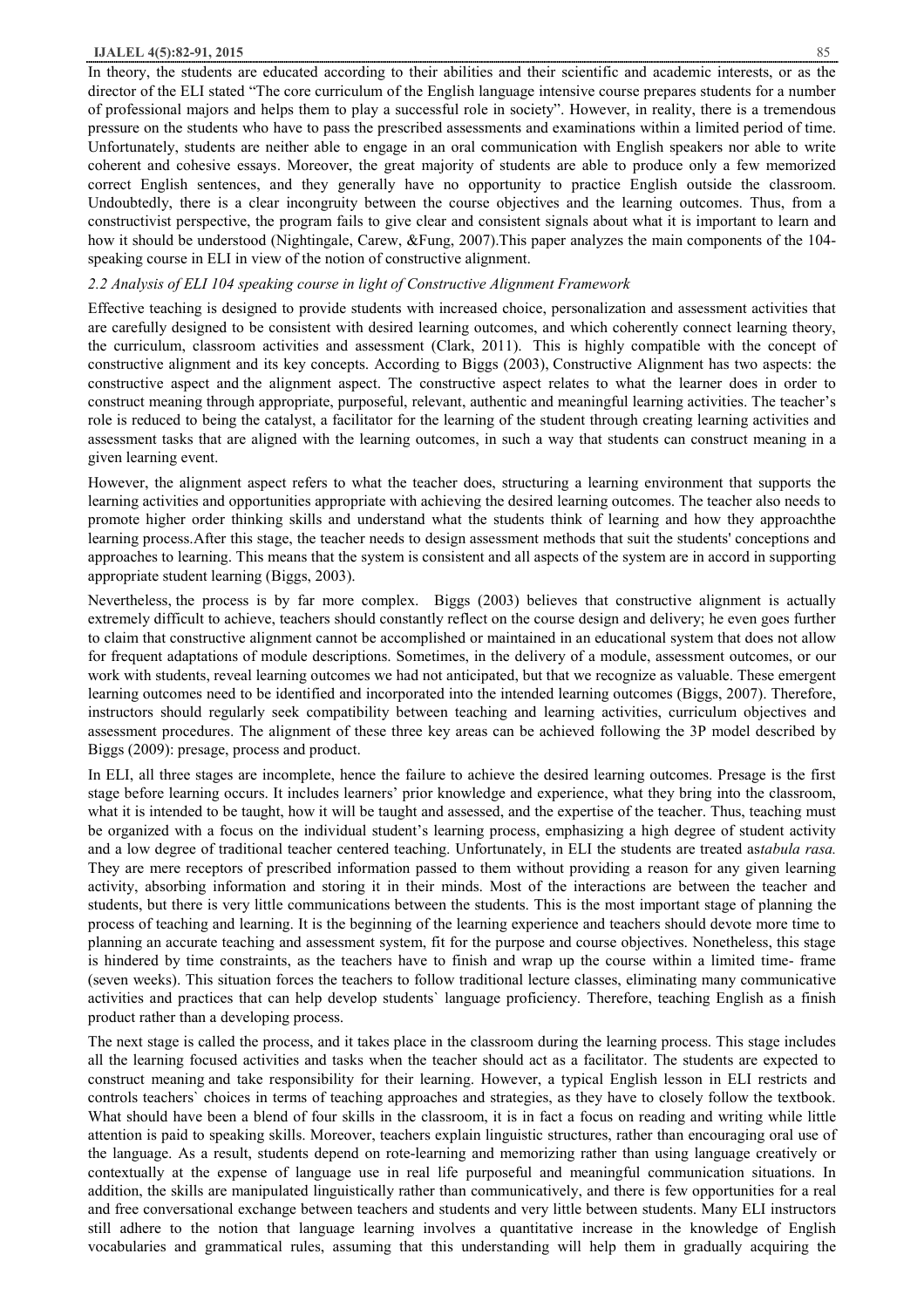#### **IJALEL 4(5):82-91, 2015** 86

language and fostering fluency. However, following the textbook activities without making any changes to the materials to be delivered hinders the effectiveness of this stage.

Finally, the product stage, which can be defined as the accomplishment of the desired learning outcomes, or in our context, absence of it to a certain extent. Students are often incapable to speak freely and spontaneously because they do not usually practice speaking inside or outside of the classroom. The speaking tasks, which students carry out in the classroom, take the form of controlled role-play, chain drill, or question-and-answer exercises. These activities cannot be considered as authentic communicative activities, that resemble the natural interactions in the real world, "authentic learning occurs when instruction is designed to facilitate, simulate and recreate real-life complexities and occurrences" (Karagiorgi & Symeou, 2005, p.20).

Another significant aspect of the program that requires modifications is the speaking objectives. The objectives are not reliable or definite as they not only lack specificity and clarity, but they are also open to multiple interpretations. For instance, one the course objectives for level four states that "students should give a straightforward talk, participate in extended oral communications on familiar topics, and convey meaning with reasonable precision"(ELI-KAU, 2013). Clearly, the instructional objectives are unrealistic. Moreover, they are not stated in terms of behavioral representations of students' actions and outcomes. They are superficial, general and sometimes vague and do not produce competent English users. The lack of specific objectives should be regarded as a major problem and should be taken into consideration by the policy makers and curriculum designers (Al-Subahi, 2001).

The speaking test in ELI takes the form of an oral interview between the student, the class teacher, and the examiner. The teacher usually provides students with some speaking tasks that nearly resemble the final speaking exam, which often takes place at the end of the module. Consequently, students memorize the content of these class activities in preparation for the speaking test. The speaking activities students carry out in the classroom restrict their output and language production. According to Morrow's study (as cited in Freeman, 2003), communicative activities have three characteristics in common: information gap, choice, and feedback. An information gap exists when one person in an exchange knows something the other person does not know. In real-life communications, the speaker has a choice about how to communicate his message (meaning and structures). If the exercise is controlled, in which students can answer in only one way, using a particular form; then the interaction is not a real communication. In addition, a real communication has a purpose, the speaker can evaluate whether or not his or her purpose has been achieved based on the feedback received from the listener. If the speaker does not receive feedback from the listener, the exchange will not be communicative. Unfortunately, none of the three features exists in any of the speaking tasks ELI students perform in the classroom. The students` interactions are tightly controlled in terms of content and forms. Therefore, learners will not be able to transfer what they learn inside the class to the outside world. Consequently, students will be limited in their ability to engage in extended oral communication. If instructors only ask their students a limited range of questions, students will not be able to show what they know or make links to what the instructor is teaching (Biggs, 2009).

#### *2.3 Factors affecting the speaking course in ELI*

As far as the speaking assessment is concerned, there are a few aspects worth mentioning as they affect students' learning and performance negatively. One of critical factors is the time restrictions for answering the tasks in the speaking exam, which may put students under pressure and drive them to work on exam techniques, not demonstrating their full understanding or developing deeper learning of the material(Nightingale, Carew, &Fung, 2007). The assessment of students' progress and achievement in EFL/ ESL classroom should be carried out in a manner that does not cause anxiety in the students (Shaaban, 2001). Secondly, the alignment between stated learning objectives and assessment tasks is problematic. There is little emphasis on making learning objectives explicit to the students. Teachers need to devote time in class to clearly explain to students what is expected from them; learning takes place when it is clear to students what the objectives are and where they are supposed to be going(Lawrence & Snyder, 2009). In addition, there is not any kind of interaction between students in the classroom. Teachers should provide opportunities for students to practice speaking and communicate with each other inside the classroom in order to achieve or meet criteria for performance in the speaking test. Thirdly, scoring is broadly designed and focused on task completion of the test takers, but it does not refer to how well the students performed linguistically while completing the task, which should actually be the purpose of testing. Moreover, the speaking test offers limited choice of tasks and it requires students to offer a subjective answer. Furthermore, the marking scale for the speaking tests contains broad descriptors to be assessed. Thus, this presents a challenge to the examiners to understand the principle behind the particular rating scales they must work with, and to be able to interpret their descriptor competently (Alderson, Clapham, & Wall, 1995).The difficulty in interpreting the assessment rubric can increase the element of subjective judgment in evaluating learners` answers. As well as, the lack of standardization procedures prior to commencing marking properly might lead to unreliability in marking.

In addition to all the above mentioned factors, excluding teachers from taking an active role in the process of designing course syllabi, assessment tasks, course materials, and exams is a critical issue in ELI that requires urgent consideration. In all academic settings, the assessment is viewed as closely related to instruction (Shaaban, 2001). Assessments help teachers make decisions about students` linguistic competence and their achievements. The success of any assessment depends on "the teacher`s effective selection of learning tools and proper interpretation of students` performance" (Shaaban, 2001, p.2). Unfortunately, In ELI, the program coordinators and administrators are the ones who design the courses` syllabi, tests, and assessment tasks, which is another factor that negatively influences the effectiveness of the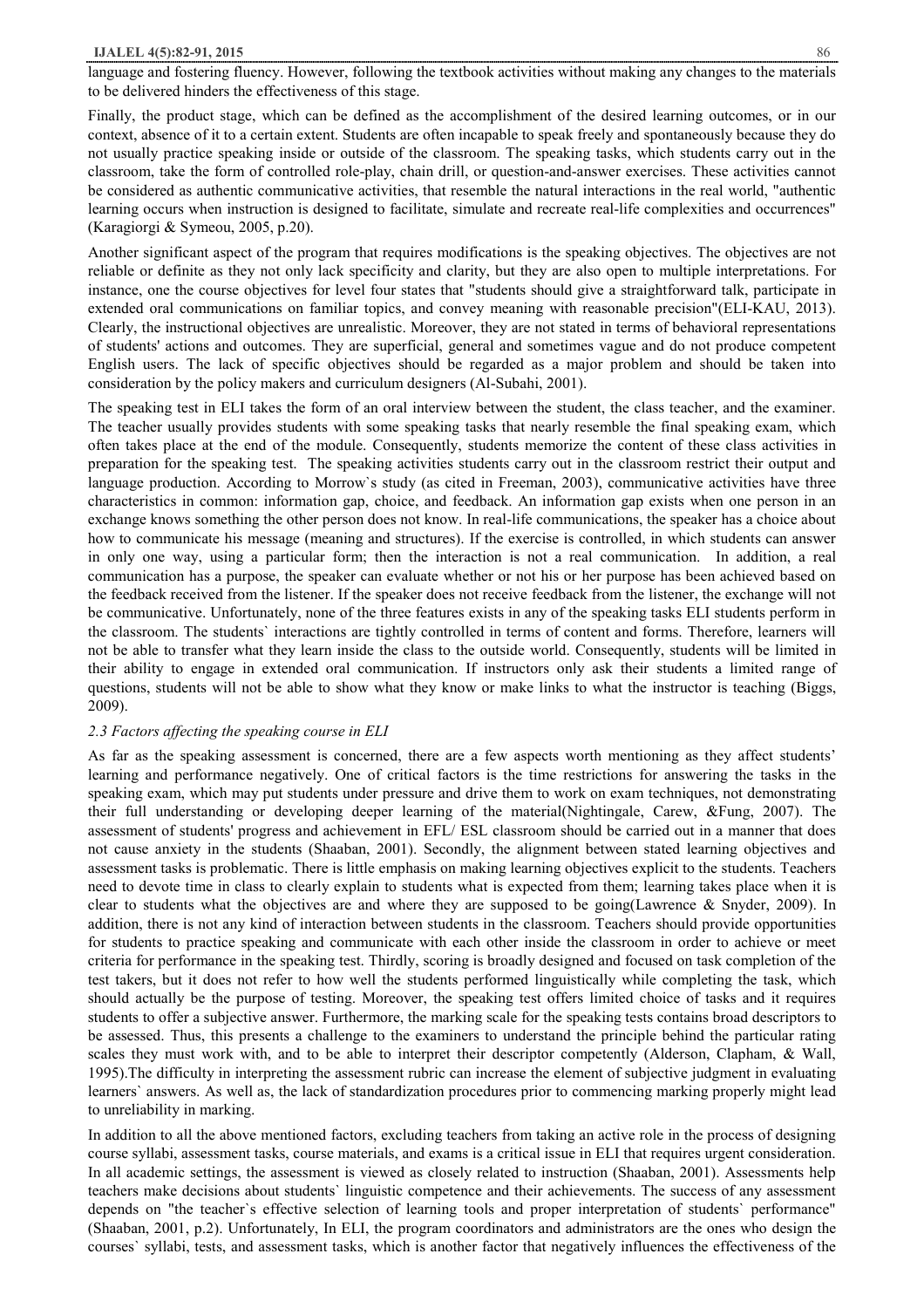speaking course. Teachers have no role in this process; they simply receive these documents at the beginning of the module and closely follow them without any adaptations or adjustments. The case is even worse with the formal tests as teachers have no prior knowledge of the exams` questions until the exam`s day. Marginalizing the teacher`s role in this essential process of the language program has a detrimental effect on students` language development

#### **3. Implications of using constructive alignment in ELI**

The paper concentrates on the opportunity and constraints of using Constructive alignment theory at KAU while trying to offer suggestions and changes that can enhance students learning. Certain factors are taken into consideration even though the list of potential threats to achieving effective learning is not exhaustive: classroom practice and learning activities, learning outcomes, assessment and scoring of the speaking test.

#### *3.1 Classroom practice and learning activities*

Learning activities should be planned and carried out, so that they match both the course content and the intended learning outcomes. However, a prescribed curriculum to be followed by teachers restricts them from achieving an alignment in learning activities. Teachers focus too much on teaching grammar. Grammar is important, but the knowledge of grammar alone cannot enable students to interact with people in English outside that classroom, students' communicative abilities require improvement, this can be achieved through incorporating activities that are more communicative and engaging in the lessons. In addition, a shift from a focus on grammar to speaking is also needed. Creating more authentic and engaging speaking activities in the classroom, students will be encouraged to regularly practicethe language spontaneously and freely in the classroom with their peers; as a result, students will be able to achieve the desired learning outcomes. Teachers' essential task should be to engage learners in activities that are likely to enable them achieve the desired learning outcomes (Biggs, 2003). Moreover, teachers need to establish situations in the classroom that would promote meaningful interactions between students, for example, pair/group work, problemsolving tasks, and projects. These activities enable students to construct their knowledge of the language in a relaxed and comfortable atmosphere, where students work in collaboration to complete the task. Students then become responsible of their own learning. In this sense, instructors become in charge of coordinating the activities required to facilitate the learning experience and adopting the necessary supportive learning strategies (Shaaban, 2001).Correspondingly, the types of questions students have in the exam will need to change; there should be a few questions that test students' linguistic competence.

# *3.2 Learning outcomes*

The lack of clear intended learning outcomes that set out explicitly has led to a mismatch between what it is taught and what it is required from students to achieve. Therefore, more detailed core learning outcomes to which teaching, learning and assessment can be constructively aligned are needed (Harden, 2002b).

It is advisable that teachers make the learning objectives explicit to the students at the beginning of the course. They need to devote time in class and clearly explain what it is expected from them and practice in order to achieve criteria for performance. On a regular basis, the teacher should link the content of the course to the intended learning outcomes so that the students are made aware of the purpose of the learning activities, which they usually carry out in class. They should continuously be encouraged to reflect on their own learning process in relation to the explicit intended learning outcome as well as in relation to specific personal academic interests. When students are provided with this alignment between objectives and learning outcomes, they will be more intrinsically motivated and their performance will be enhanced (Brabrand, 2001).

# *3.3 Alternatives in assessment*

Students are assessed at the exam by a summative evaluation of the level at which they demonstrate meeting the intended learning outcomes. Nevertheless, a formative evaluation of students' performance does not take place during the course and the students are not invited to reflect on the status of their own learning in relation to the intended learning outcome. Therefore, the teacher has no instructional methods for adjusting her teaching in order to adapt to the needs of individual students or engage students in the learning activities. Burns (2008) proposes that formative assessment is a critical element in an effective classroom; it is intended to foster development and improvement within an ongoing activity. As ELI program has been moving in the direction of implementing communicative approaches in language teaching and learning, the summative form of testing which "permeated the traditional curricula would not be fair to students whose studies are based on communicative activities" (Shaaban, 2001,p.16).

# *3.4 Curriculum design and development*

It is highly recommended that instructors in ELI be authorized and permitted to engage in the process of designing the program curricula. Teachers should be allowed to play a significant role in the process of planning the courses syllabi, assessment tasks, learning materials, and exam questions. Moreover, teachers are encouraged to reflect on their practice at every step of the course. As a result, teachers may find it useful to regularly change and adapt the course syllabus, materials, and assessment tasks in accord with students` needs. In addition, curriculum developers in ELI need to engage teachers in the construction and planning of the materials of the course as this will enable them to provide students with a well-aligned language program that directly addresses their needs and facilitate their learning. "There is a need to develop and redevelop the teaching and learning materials, the use of learning materials and handouts, compendiums, activities, and the like. Ultimately, the purpose of improving teaching is studying our students` learning" (Chua, 2013, p.242).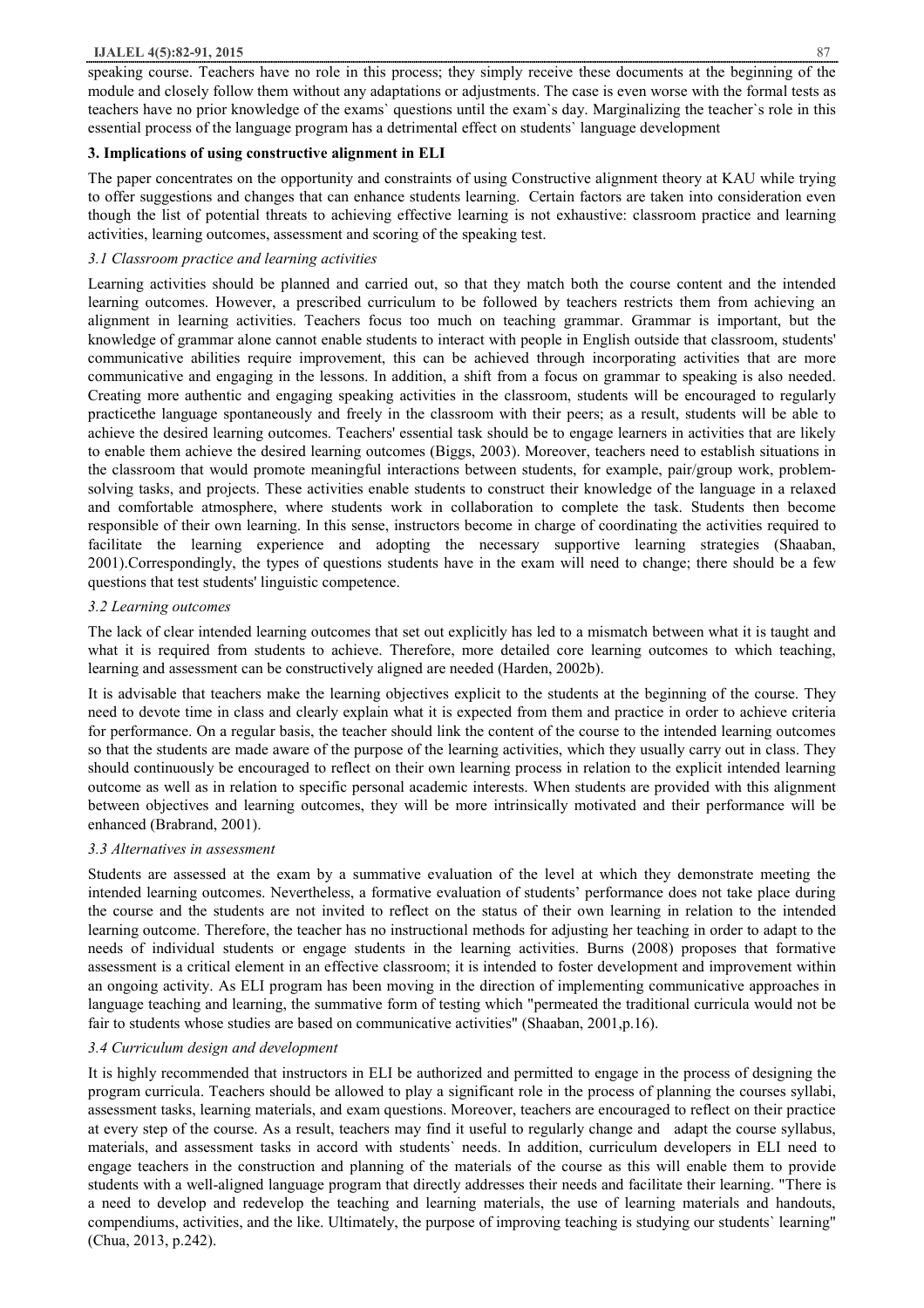#### **4. Conclusion**

Teaching is a very complex and multi-faceted activity and the word can mean very different things in different contexts (Squires, 1999). At KAU, teaching can be challenging, it entails teachers to follow rigid frameworks, influencing thus the quality of teaching and the quality of learning students achieve. As long as there is not a consensus between intended learning outcomes, learning activities and assessment practices, most of the learners will adopt a surface approach to their learning (Prosser &Trigwell, 1999). Nevertheless, the problem is manifold and requires further investigations. The model of 'constructive alignment' could provide a solution and thus a useful understanding of the process of learning and assessment. Thebasic foundation of constructive alignment is that in a good teaching system the curriculum is designed so that the learning activities and assessment tasks are aligned with the intended learning outcomes in the course (Carpenter, 2008).

Moreover, the implementation of intended learning outcome, teaching and learning activities and assessment forms must be aligned. As a result, students should be made aware of this correlation, so that they achieve the best possible progression and results. In a perfect world without time constraints and institution pressure, teachers would develop the teaching and learning activities guided by the specified assessment standards in the level of understanding that they want the learners to achieve. Hereafter, they would set up an environment in which the learners could be able to be actively involved in the activities designed to achieve the learning outcomes. Lastly, the teachers would develop assessment exercises around the assessment standards that lead towards the attainment of the intended learning outcomes. This means that the delivery of the content and whatever the educator assesses is thus guided by the assessment standards. It is also advisable that instructors continuously reflect on their teaching practices because this will lead to quality learning and teaching, as well as, professional growth. Angelo and Cross emphasizes (as cited in Chue,2013) the current view in higher education is that we should focus on student learning rather than teaching in order to improve students` college experience; this can only happen through implementing constructive alignment in learning and teaching.

#### **References**

Alderson, J.C., Clapham, C., & Wall, D. (1995). *Language test construction and evaluation*.Cambridge: CambridgeUniversity Press.

Al-Subahi, A.(2001). Evaluation of the English programme (ESA) at Saudi intermediate school. Journal of KingAbdulazizUniversity, *Educational &Sciences*, 14, 3-86.

Biggs, J.(1996). Enhancing teaching through constructive alignment. *HigherEducation*, 32, 347-364.

Biggs, J. (2003). Aligning teaching and assessing to course objectives. *Teaching and Learning in Higher Education: New Trends and Innovations.* University of Aveiro, 13-17 April 2003.

Biggs, J. B., & Tang, T. S. (2009). *Teaching for quality learning at university(3rd ed.).*Maindenhead: Open University Press.

Brabrand, C.(2007).Constructive alignment for teaching model-based design for concurrency: A case study on implementing alignment. Depart. University of Aarhus, Debmark.

Burns, M.K.(2008).What is formative evaluation? Minnesota Center for Reading Research.

Carpenter, A.(2008). *Academics and learners' perceptions of assessment*. Institute of Technology Carlow. AISHE Conference August 2008.

Chua, E. R.(2013). Constructive alignment vs experiential learning for ESL students. Arab World Journal, 4 (2), 235- 245.

Clark, I. (2011). The Development of 'Project1': Formative Assessment Strategies in UK Schools. *Current Issues in Education*, 13(3), 1-34.

Dames, G.E.(2012).Enhancing of teaching and learning through constructive alignment. Acta Theologica, 2,35- 53.doi:http://dx.doi.org/10.4314/actat.v32i2.3

Freeman, D.L.(2003).Techniques and principles in language teaching(2nd ed.).Oxford:Oxford University Press.

Harden, R. (2002b). Learning outcomes and instructional objectives: is there a difference? *Medical Teacher,* 24**,** 151- 155.

Karagiorgi,Y.,& Symeou, L.(2005). Translating Constructivism into instructional design: Potential and limitations. Educational Technology and Society, 8(1), 17-27.

Lawrence,B., & Snyder,L.(2009).Process education and constructive alignment: Thechallenge of student Assessment Online. *International Journal of Process Education,1(1),25-30*.

Nightingale, S., Carew, A., & Fung, J. (2007).*Application of Constructive Alignment Principles to Engineering Education: Have we really changed?* Proceedings of the 2007 AaeE Conference, Melbourne.

Prosser, M., &Trigwell, K. (1998). *Teaching for learning in higher education*. Buckingham:Open University Press.

Shaaban,K.(2001).Assessment of young learners. English Teaching Forum, 39(4),16-24.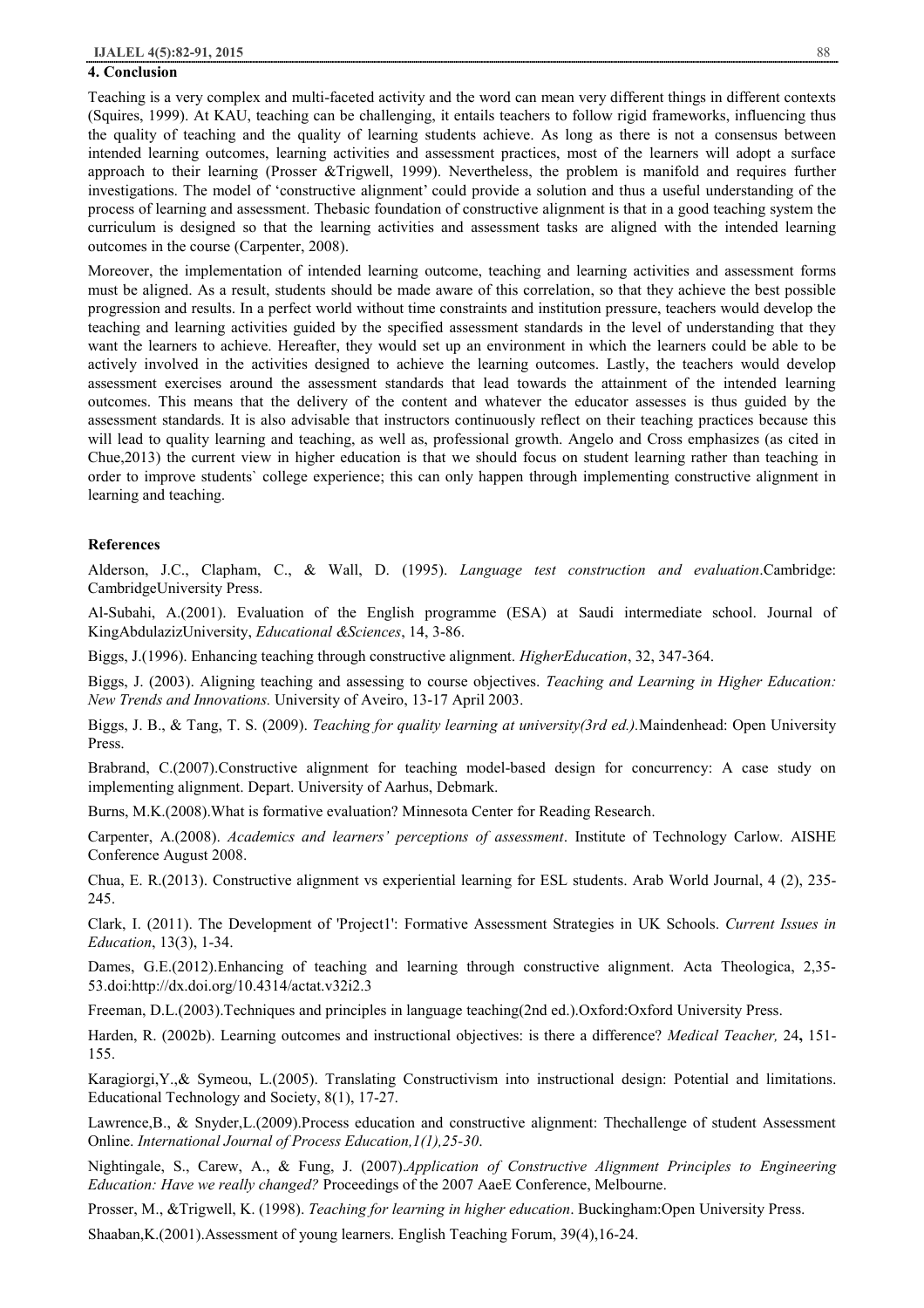Shuell, T. J. (1986). Cognitive conceptions of learning. *Review of Educational Research*, 56, 411-436.

Squires, G. (1999). *Teaching as a professional discipline.* London: Falmer Press.

Tambini, R.F.(1999).Aligning learning activities and assessment strategies in the ESL classroom. The Internet TESL Journal,5(9).Retrieved from http://iteslj.org/Articles/Tambini-Aligning.html)

The English Language Institute, King Abdul-Aziz University. (2013)

White, E. (2012). Are You Assessment Literate? Some Fundamental Questions Regarding

 Effective Classroom-based Assessment. Retrieved from http://jaltcue.org/files/OnCUE/OCJ3-1articles/OCJ3-1-Whitepp3-25.pdf.

# **Appendix**



# **ELI104 Course Syllabus**

Level four has an integrated syllabus, combining the fundamental language skills (speaking, writing, listening, and reading).

**Course Title:** English Language Level Four

**Course Code:** ELI 104**Course Prerequisite:** Successful completion of ELI 103 or an Oxford Online Placement Test score corresponding to pre-intermediate proficiency level.

**Credits:** There are two credits for this course. Successful completion of ELI 104 gives students the necessary credits to meet the Foundation Year English requirement for securing admission to various undergraduate programs.

**Course Description:** ELI 104 is an intermediate level course aiming to build and further improve language proficiency at B1 Threshold level on the Common European Framework of Reference for Languages (CEFR). It is a seven-week module course with 18 hours of instruction each week.

**Course Goal:** The course aims at helping learners to achieve an overall English language proficiency leading to higher Independent User of language defined as high B1 level on the Common European Framework of Reference for Languages (CEFR), giving reasons and explanations for opinions and plans and describing experiences and events.

**Course Objectives:** The course is intended to accomplish its goal in one full academic module of seven weeks through developing students' language skills to:

- **1.** Read and understand a wide variety of extended texts. (READING)
- **2.** Listen to extended conversations and monologues on a range of topics, identifying both general messages and specific details provided speech is clearly articulated in a familiar accent. (LISTENING COMPREHENSION)
- **3.** Give a straightforward talk and participate in extended oral communications on a familiar topic, be followed without difficulty most of the time, and convey meaning with reasonable precision. (SPOKEN PRODUCTION)
- **4.** Construct coherent and cohesive texts with multiple paragraphs using appropriate vocabulary\* in a fully developed response. (WRITING)
- **5.** Use a sufficient range of vocabulary\* and grammatical structures to communicate on a range of topics although flexibility may be limited when communicating on less familiar topics. (USE OF ENGLISH)

**Student Learning Outcomes (SLOs):** See the detailed 104 SLOs document in the ELI Curriculum Guide 2013/2014.

**Learner Training:** Learner training is essential to the achievement of the Learning Outcomes. It helps learners select and implement appropriate learning strategies and resources, monitor their own use of strategies and change them if necessary, and monitor the effectiveness of their own learning. It covers a range of learner needs including dictionary use, taking notes, vocabulary notebook, questioning, learners' collaboration, learner autonomy, and self-study and revision skills using the Learning Management System (LMS) for online practice.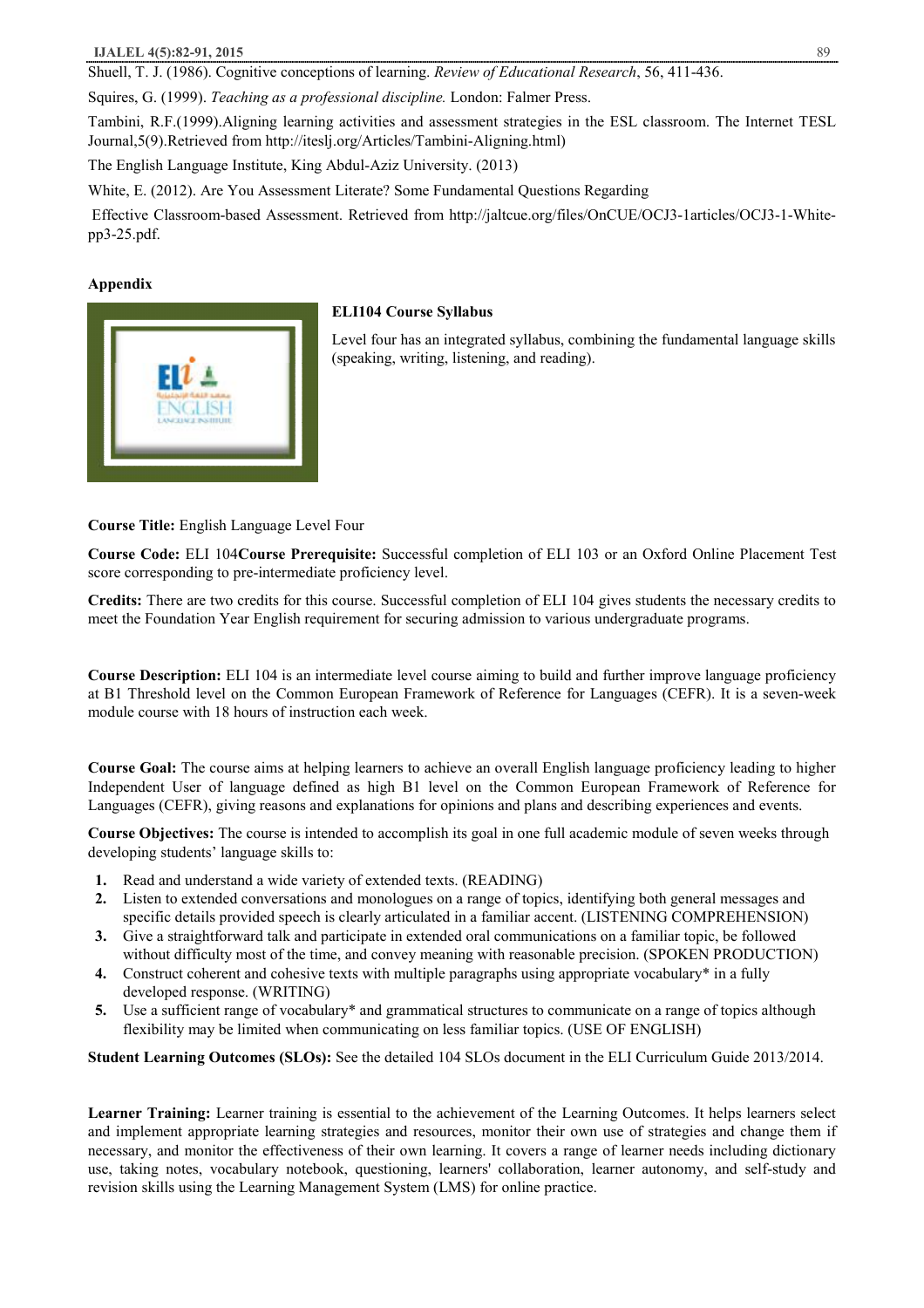#### **IJALEL 4(5):82-91, 2015** 90

**Course Materials:** The core textbook is Soars, John and Liz, (2011), *New Headway Plus Intermediate, Special Edition,*  Oxford University Press with the following support resources:

- Workbook with DVD-ROM.
- Supplemental Intermediate Speaking Materials.
- Reading Circles Story.
- Supplemental Intermediate Writing Pack for additional writing support.

• Learning Management System (LMS) for online practice at www.headwayplusonline.com accessed with the Student's Access Code found in the back of the Student's Book.

**Course Length and Pacing:** ELI 104 consists of 18 hours of class time each week. The English Language Institute follows a modular system with two modules taught in each academic semester. Thus, the course length for ELI 104 is one module of seven calendar weeks which allows for a total of 126 hours of class time each module. The 104 Instructor's Pacing Guide is designed on a weekly basis, specifying available materials and providing instructors with a degree of flexibility, allowing ample class time for language practice, and for the incorporation of relevant supplementary materials to facilitate SLO achievement. It also emphasizes regular Learner Training as an essential component of the learning process. http://eli.kau.edu.sa/Default.aspx?Site\_ID=126&Lng=AR

**Assessment:** Student achievement is measured from a variety of assessment perspectives, including Continuous Assessment (20%), Computer-Based Mid-Module (20%), one Speaking Examination (10%), one Writing Examination (10%), and Final Examinations (40%). Continuous Assessment includes Formative Speaking Tasks, Reading Program Tasks, Formative Writing Tasks, and Learning Management System (LMS) Practice. The Mid-Module and Final Examinations focus on listening and reading comprehension, grammar usage, and vocabulary.

The assessment tools are designed and administered as follows:

# **Continuous Assessment**

- · Content: Formative Speaking Tasks, Reading Program Tasks, Formative Writing Tasks, and LMS Practice.
- · Format: Supplemental Speaking Materials, Supplemental Writing Materials, Reading Program Graded Readers, and LMS Practice.
- Weight: 20% of the final grade.

# **Computer-Based Mid-Module Examination**

- Content: Listening & Reading Comprehension, Grammar Usage, Vocabulary
- Format: Multiple Choice Questions (MCQs).
- · Frequency: One mid-module exam.
- Time: 90 minutes.
- Weight: 20% of final grade.

# **Speaking Examination**

- Content: A short talk on a familiar topic.
- Format: A prompted extended turn in front of assessors and a short dialogue with assessors
- Frequency: One per module.
- Time: 5 minutes.
- Weight: 10% of the final grade.

# **Writing Examination**

- · Content: A coherent and cohesive argumentative essay of at least three paragraphs on a familiar topic, using facts, opinions, appropriate introduction, supporting details, conclusion, and displaying accurate spelling and appropriate grammatical and lexical range and accuracy for this level in legible, neat, and comprehensible writing.
- Frequency: One per module.
- Time: 40 minutes.
- Weight: 10% of the final grade.